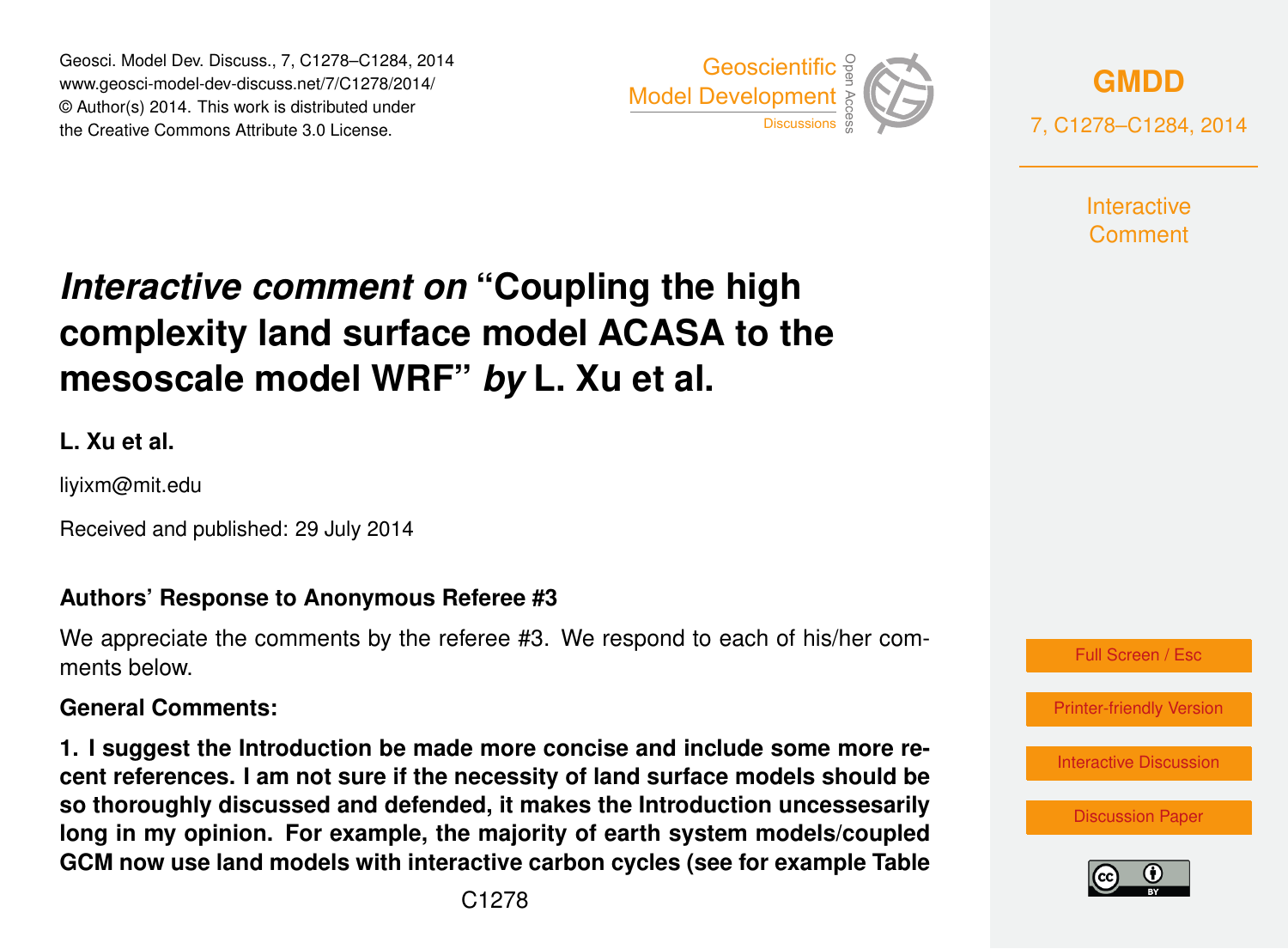**2 in Anav et al. 2013 which lists CMIP5 models and their relevant land components, attached as a supplement to this review). It should be clear that the limitations in the land surface models discussed in the Intro refer specifically to the land models of WRF, and not LSMs in general.**

The revised manuscript will include a more focused introduction, and we will make clear of the limitation of LSMs refer specifically to the WRF model. In addition, we will acknowledge the importance of representing carbon fluxes in regional climate models and the gap in the complexity of the representation of the land surface between regional climate models and GCMs.

**2. How are biophysical parameters set in each model (for example, land cover type, the LAI and canopy height?).**

We will provide more details in the revised manuscript on these parameters.

**3. In regards to the issue with the measurement heights and what "2m" temperature is in the model: Is it not possible to use above-canopy simulated temperatures, and would these be more analogous to the observed temperatures? Also, what were the measurement heights for the four stations and how do these influence the results?**

The reviewer raises an interesting point. We do not believe it is possible to generally use the above-canopy simulated temperatures to emulate 2 m observed and interpolated (in reanalysis fields) temperatures that are generally measured above short grass canopies, with the 2 m temperatures representing measurements at 10-20 times the canopy height. The details of taller canopy turbulent transfer make such physical analogies to shorter canopies inaccurate, because 10 to 20 times the canopy height would frequently put the measurement and simulation heights above the surface layer and into the planetary boundary layer; or alternatively, using heights just above the taller canopy heights would also be problematic as they would be equivalent to meteorological measurements a few centimeters above a short grass canopy. We will give **[GMDD](http://www.geosci-model-dev-discuss.net)**

7, C1278–C1284, 2014

**Interactive Comment** 



[Printer-friendly Version](http://www.geosci-model-dev-discuss.net/7/C1278/2014/gmdd-7-C1278-2014-print.pdf)

[Interactive Discussion](http://www.geosci-model-dev-discuss.net/7/2829/2014/gmdd-7-2829-2014-discussion.html)

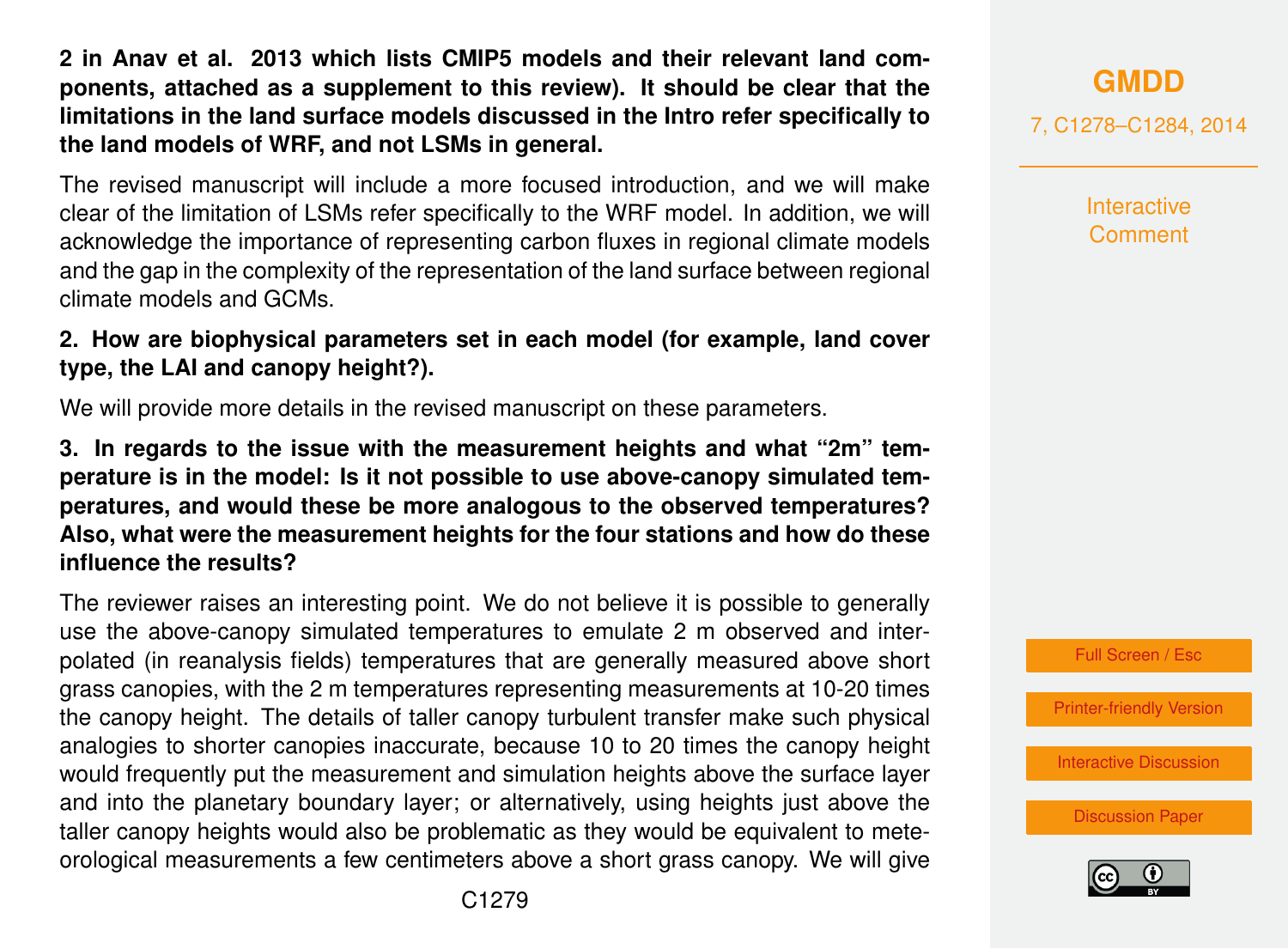the measurement heights for the four stations as requested by the reviewer. We will discuss in the revised manuscript how these heights will influence the results.

**4. At some points the text in this section is repetitive, or else it does not follow a logical order. I suggest breaking up the results section to help the reader. Either divide it by the meteorological variable discussed (e.g. 3.1 Temperature; 3.2 Dew point temperature, etc), or by the regions (e.g. 3.1 Northeast Plateau; 3.2 Mojave desert, etc.). Another suggestion is to segregate all discussion of reasons for model-obs mismatch from the results – either separately for each variable or together at the end of this section. This would reduce the repetition.**

We will take the suggestion of the reviewer and will better organize the result and discussion sections. In particular, we will keep in mind the need to reduce the repetition and thus simplify the paper.

#### **5. Since relative humidity is a function of the temperature and Td, it makes sense to me to combine the Td and RH results/discussion. This is another place where repetition could be reduced.**

We agree with the reviewer and realize the need to combine the results and discussion.

#### **Specific comments**

**Page 2834, Lines 13-16: It is not clear to me how the study addressed objective 1, since model parameters are barely covered in this paper.**

We will rephrase the objectives of this study to "evaluate the newly coupled WRF-ACASA model simulate surface meteorology from the diurnal to seasonal cycle over California, a region with a complex terrain and heterogeneous ecosystems".

**Pg. 2834, Lines 1-2: "The mass-based terrain following coordinate in WRF improves the surface processes." This sentence is vague, which surface processes are improved with the terrain-following coordinate?**

**[GMDD](http://www.geosci-model-dev-discuss.net)**

7, C1278–C1284, 2014

**Interactive Comment** 



[Printer-friendly Version](http://www.geosci-model-dev-discuss.net/7/C1278/2014/gmdd-7-C1278-2014-print.pdf)

[Interactive Discussion](http://www.geosci-model-dev-discuss.net/7/2829/2014/gmdd-7-2829-2014-discussion.html)

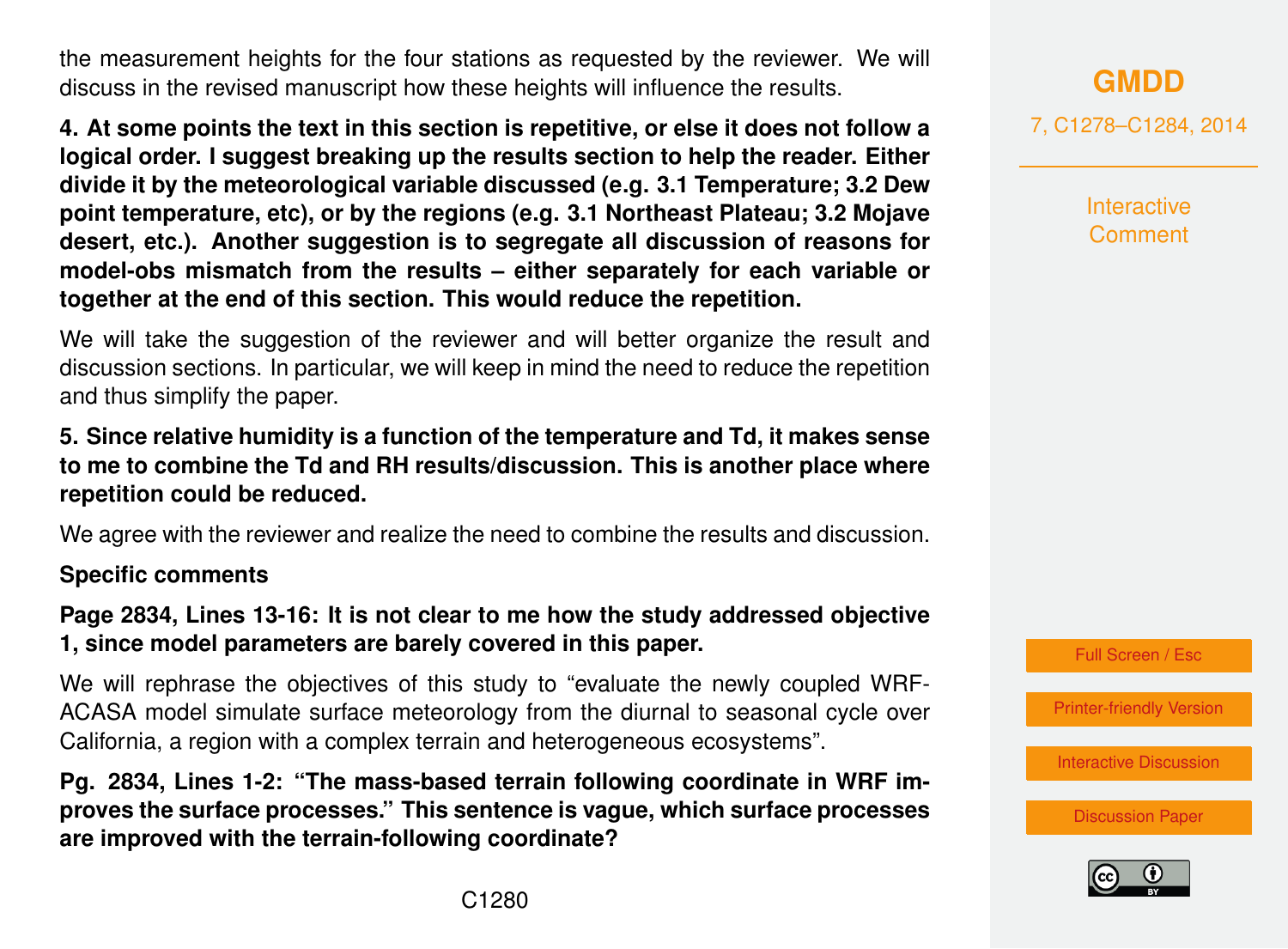We will clarify and provide reference to this statement.

# **Page 2840, Line 28: Precipitation is not included in the results/discussion.**

We agree with the reviewer and we will remove the mention of precipitation.

**Page 2841, Lines 16-22: Figure 4 is not entirely necessary. The reasoning behind only using days with 24 hours of data is well explained and well justified without these sentences and the figure.**

We will remove Figure 4 as reviewer suggests.

**Page 2842: For the reader unaccustomed to maps of California, it would be helpful to explain where the Central Valley is – for example by stating that it is seen as the oval region of relatively warm temperatures (if true . . .). Otherwise, if Fig. 2 included a topographic map it would probably be more clear where the valley is.**

We will make clear in Figure 2 the different regions of California in the revised manuscript.

**Page 2843 Line 12-14: Related to the above, the meaning of this sentence is not entirely clear if you don't know exactly where the Central Valley is. The LAI is highest in the middle of the Central Valley, so ACASA simulates a higher latent heat flux and cooler temperatures than NOAH. Even though NOAH is a big-leaf model, does it scale the fluxes to get canopy level fluxes (i.e. by leaf area index or absorbed PAR)? And are the LAIs the same for NOAH and ACASA?**

We will clarify this sentence by providing the following details: both NOAH and ACASA use the same set of LAI values from the WRF model, however, ACASA distributes the LAI values into vertical layers according to vegetation types.

# **Page 2843, Lines 27-29: How are LAI values in ACASA determined?**

See statement above.

**[GMDD](http://www.geosci-model-dev-discuss.net)**

7, C1278–C1284, 2014

**Interactive Comment** 

Full Screen / Esc

[Printer-friendly Version](http://www.geosci-model-dev-discuss.net/7/C1278/2014/gmdd-7-C1278-2014-print.pdf)

[Interactive Discussion](http://www.geosci-model-dev-discuss.net/7/2829/2014/gmdd-7-2829-2014-discussion.html)

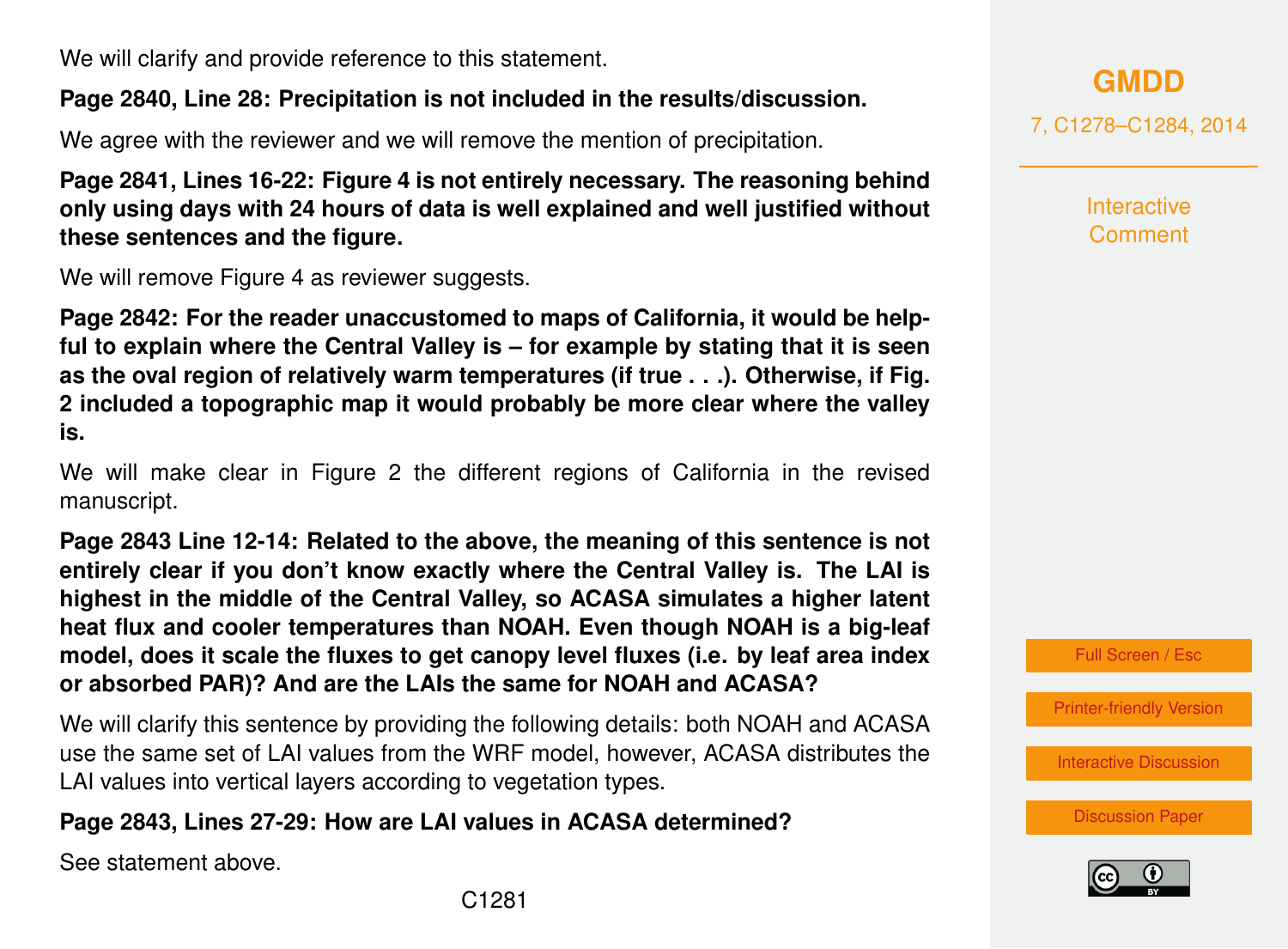**Page 2844, Line 24 – Page 2845, Line 2: What is the height of the lowest sigma layer? Also can it be shown that the turbulent mixing is lower in ACASA or is this just conjecture? Do the two models have similar night-time sensible heat fluxes?**

The first half sigma height is about 30 m, and the first full sigma height is about 60- 100m. We will remove the issue regarding the PBL height and we will explain in more detail the night-time temperature bias in the revised manuscript.

#### **Page 2845, Line 24-25: Is this a typo, it seems visible in Fig. 6 that the diurnal range is smaller in WRF-ACASA.**

This analysis of the diurnal range will be assessed using Fig. 7. In addition, we will reconstruct Figure 6 to reflect daily variability instead of hourly temperature variation.

#### **Page 2845, Line 29: I do not see a warm bias in NOAH during these times at the MC site.**

We will improve the analysis of Fig. 6, based on daily means.

**Page 2848: I am not sure what Table 2/Figure 9 add. Through the rest of the paper, there are 4 basins discussed and now there are 13 – how do these relate? It seems this figure just confirms the previous analysis. If it's retained, the authors should show the equation used for the Degree of Agreement statistic. Also, in Fig. 9 the convention used in the other figures of red for WRF-NOAH and blue for WRF-ACASA is reversed.**

We will move Table 2 and Figure 9 as supplemental documents and correct the colors on the figure. We will provide the statistical equation as suggested by the reviewer. And we will add the following statement to clarify the issue regarding the air basins: "At the time of the study, there are 13 air basins over California designated by the California Air Resources Board to represent regions of similar meteorological and geographic conditions. In this study, 4 basins are selected for more detailed analysis due to their

# **[GMDD](http://www.geosci-model-dev-discuss.net)**

7, C1278–C1284, 2014

**Interactive Comment** 



[Printer-friendly Version](http://www.geosci-model-dev-discuss.net/7/C1278/2014/gmdd-7-C1278-2014-print.pdf)

[Interactive Discussion](http://www.geosci-model-dev-discuss.net/7/2829/2014/gmdd-7-2829-2014-discussion.html)

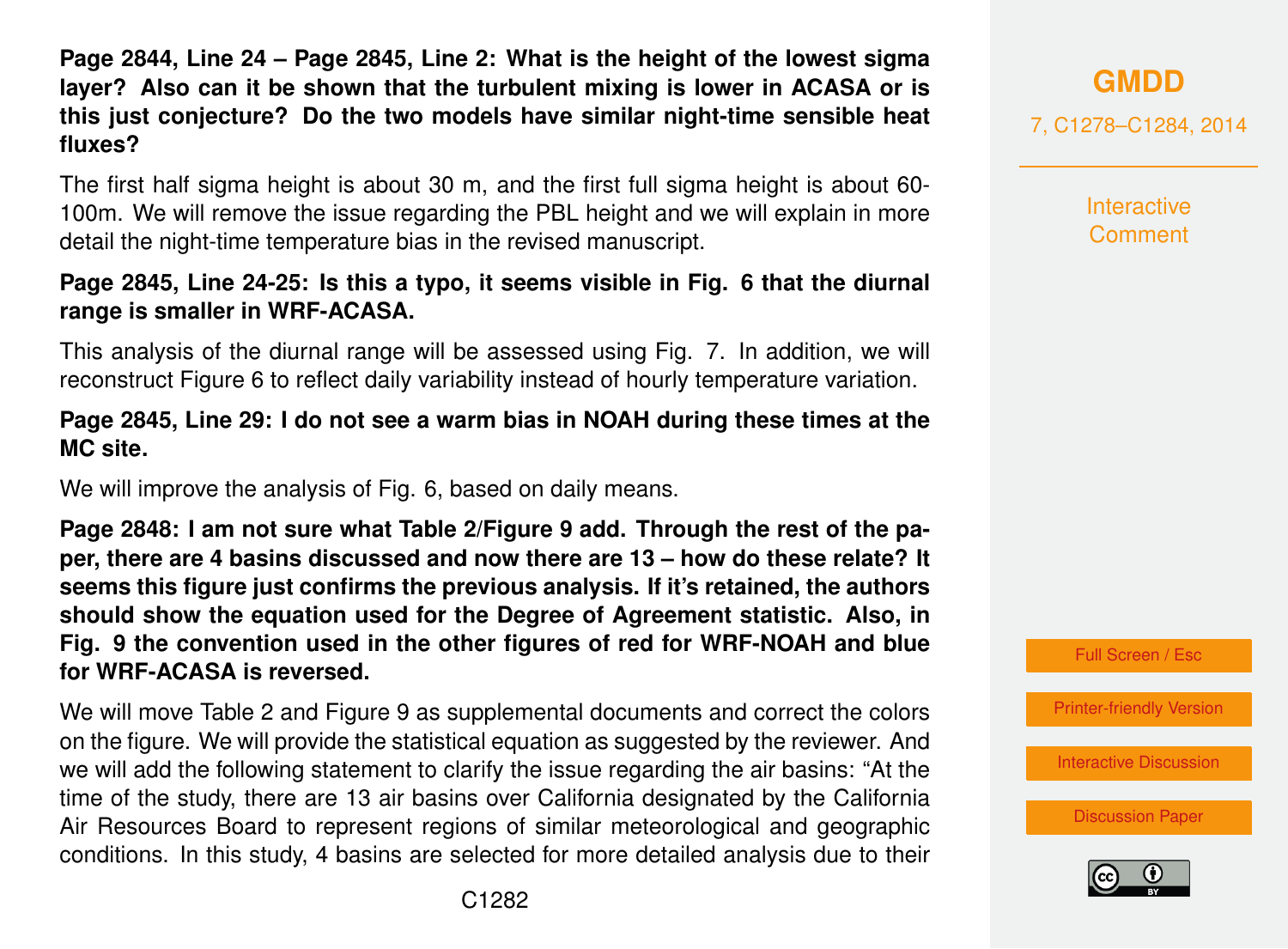distinct meteorological, geographic, as well as ecological attributes."

#### **Page 2850, Line 5: The choice of land surface model clearly does affect the simulation (as is shown in Fig. 10-11), but maybe not the overall basin-wide biases.**

We agree with the reviewer that the choice of land surface model does affect the simulation on certain stations but maybe not the overall basin-wide biases. We will clarify this in the revised manuscript.

**Page 2850, Line 8: What is meant by "This" at the beginning of the sentence? Do you mean the poor model performance in both NOAH and ACASA? It is a little unclear since the previous sentence addresses atmospheric processes, but this sentence refers to surface properties. Also the following sentence is hard to understand as its written.**

"This" refers to the poor model performance in both NOAH and ACASA over the Mojave Desert. We will take the suggestion of the reviewer to rewrite this section to make it easier to understand.

#### **Figure/Table Comments:**

# **1. Fig. 2: Replace the numbers in Fig. 2a with labels for each vegetation type.**

We will add a legend describing the vegetation types.

**2. Figures 6 and 10 would be easier to interpret as difference plots (ie: Show the Model-Observations for each model). Or, plot the daily averages in Figures 6 and 10 since the diurnal cycle is examined in Figures 7 and 11.**

We will plot the daily averages of Figure 6 and 10 as suggested by the reviewer.

# **3. It would be useful for the four basins to be shown in Fig. 2 or 3.**

We will merge Figs. 2 and 3 and add a panel showing the location of the 4 basins.

# **4. Fig. 3: Show the 4 stations used in the analysis in a different color/symbol.**

**[GMDD](http://www.geosci-model-dev-discuss.net)**

7, C1278–C1284, 2014

**Interactive Comment** 

Full Screen / Esc

[Printer-friendly Version](http://www.geosci-model-dev-discuss.net/7/C1278/2014/gmdd-7-C1278-2014-print.pdf)

[Interactive Discussion](http://www.geosci-model-dev-discuss.net/7/2829/2014/gmdd-7-2829-2014-discussion.html)